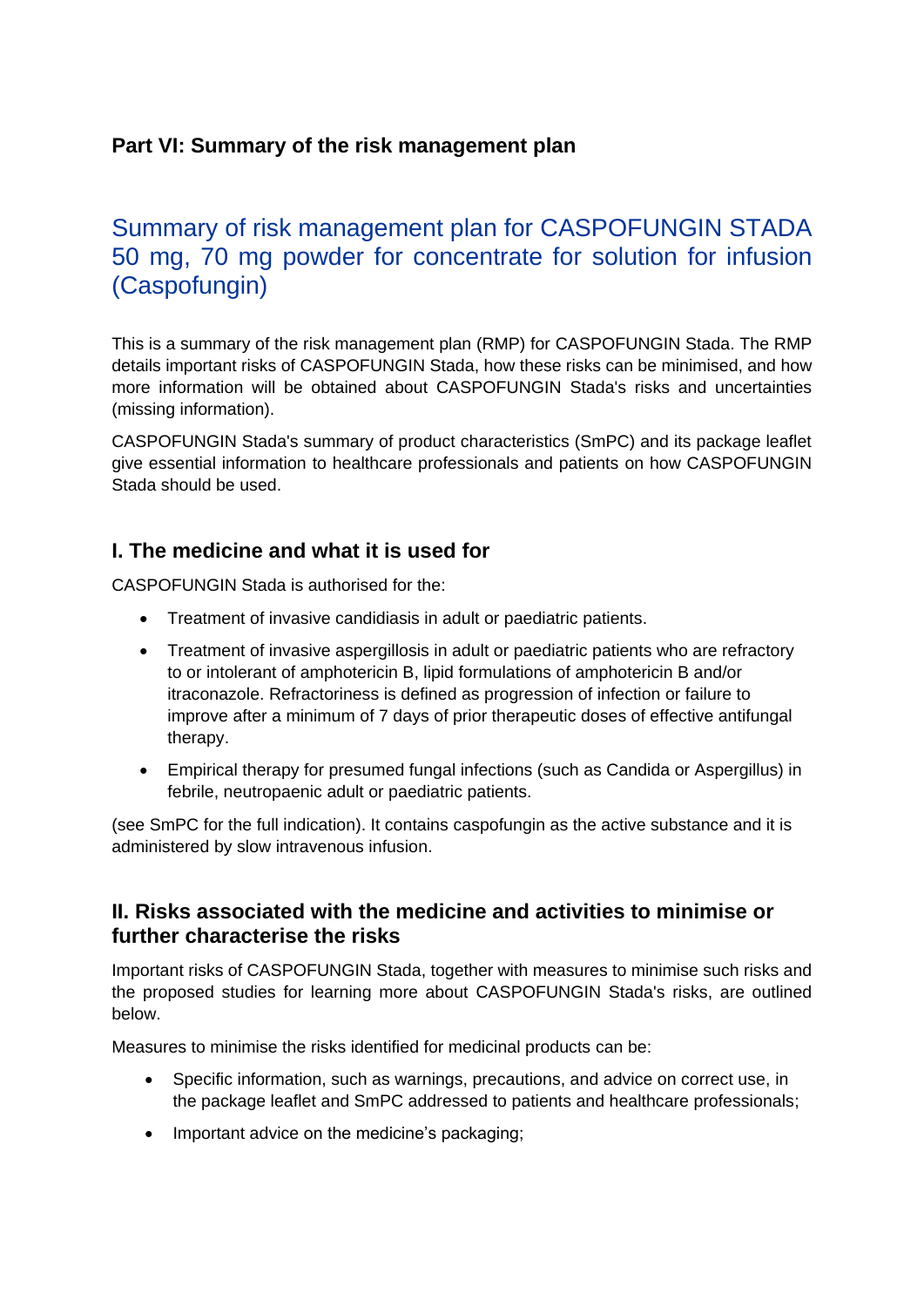- The authorised pack size the amount of medicine in a pack is chosen so to ensure that the medicine is used correctly;
- The medicine's legal status  $-$  the way a medicine is supplied to the patient (e.g. with or without prescription) can help to minimise its risks.

Together, these measures constitute *routine risk minimisation* measures.

If important information that may affect the safe use of CASPOFUNGIN Stada is not yet available, it is listed under 'missing information' below.

#### *II.A List of important risks and missing information*

Important risks of CASPOFUNGIN Stada are risks that need special risk management activities to further investigate or minimise the risk, so that the medicinal product can be safely administered. Important risks can be regarded as identified or potential. Identified risks are concerns for which there is sufficient proof of a link with the use of CASPOFUNGIN Stada. Potential risks are concerns for which an association with the use of this medicine is possible based on available data, but this association has not been established yet and needs further evaluation. Missing information refers to information on the safety of the medicinal product that is currently missing and needs to be collected (e.g. on the long-term use of the medicine);

| List of important risks and missing information |                                                                                                                                                                                                                                                                                                                     |
|-------------------------------------------------|---------------------------------------------------------------------------------------------------------------------------------------------------------------------------------------------------------------------------------------------------------------------------------------------------------------------|
| Important identified risks                      | Increase in liver enzymes<br>Hypersensitivity reactions including histamine-<br>$\bullet$<br>mediated allergic reactions and SJS / TEN<br>Drug resistance<br>Drug-drug interaction: rifampicin and other inducers<br>of drug clearance<br>Drug-drug interaction: cyclosporin A<br>Drug-drug interaction: tacrolimus |
| Important potential risks                       | None                                                                                                                                                                                                                                                                                                                |
| Missing information                             | Exposure during pregnancy<br>Additional data on safety and effectiveness in<br>$\bullet$<br>neonates and infants $<$ 3 months of age                                                                                                                                                                                |

#### *II.B Summary of important risks*

The safety information in the proposed Product Information is aligned to the reference medicinal product.

#### *II.C Post-authorisation development plan*

#### **II.C.1 Studies which are conditions of the marketing authorisation**

There are no studies which are conditions of the marketing authorisation or specific obligation of CASPOFUNGIN Stada.